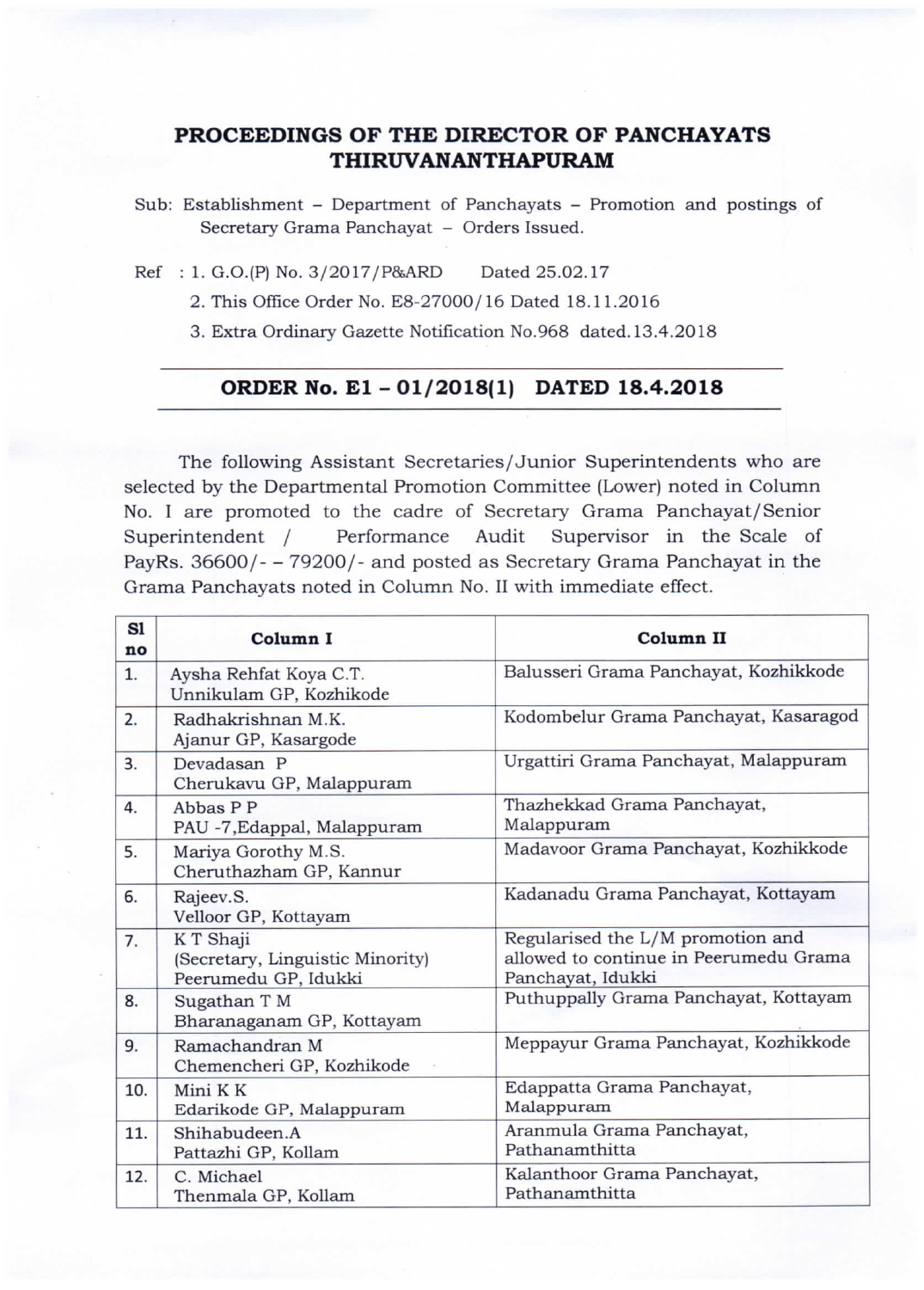| 13. | Murali K                                                    | Regularised the L/M promotion and                              |
|-----|-------------------------------------------------------------|----------------------------------------------------------------|
|     | (Secretary, Linguistic Minority)<br>Kollangode Gp, Palakkad | allowed to continue in Kollangode Grama<br>Panchayat, Palakkad |
| 14. | A Sayeeda Beegum<br>Punnayur Gp, Thrissur                   | Kavasseri Grama Panchayat, Palakkad                            |
| 15. | C. Antony<br>Purakkad GP, Alappuzha                         | Vayalar Grama Panchayat, Alappuzha                             |
| 16. | P. Jaya<br>Aryad GP, Alappuzha                              | Manjalloor Grama Panchayat, Ernakulam                          |
| 17. | S. Gangalekshmi<br>Mavelikkara Thekkekara GP, Ala           | Purakkad Grama Panchayat, Alappuzha                            |
| 18. | K.T. Santosh<br>Nedumbassery GP, Ernakulam                  | Avoli Grama Panchayat, Ernakulam                               |
| 19. | S. Babukuttan Nair<br>Kumarapuram GP, Alappuzha             | Kulanada Grama Panchayat,<br>Pathanamthitta                    |
| 20. | K. Vikraman Pillai<br>Pazhayakunnumel GP, Tvm               | Vembayam Grama Panchayat,<br>Thiruvananthapuram                |
| 21. | T. Sureshkumar<br>Thrikkaruva GP, Kollam                    | Kulakkada Grama Panchayat, Kollam                              |
| 22. | M.M. Lawrence<br>O/o the ADP, Kottayam                      | Chembu Grama Panchayat, Kottayam                               |
| 23. | Sreekanth V<br>O/o the DDP, Pathanamthitta                  | Enadimangalam Grama Panchayat,<br>Pathanamthitta               |
| 24. | Alfred Sojan<br>Chelakkara GP, Thrissur                     | Muthedam Grama Panchayat,<br>Malappuram                        |
| 25. | P. Harishkumar<br>Cherianad GP, Alappuzha                   | Karimba Grama Panchayat, Palakkad                              |
| 26. | G.P. Ratheesh<br>Ancharakandi GP, Kannur                    | Kottor Grama Panchayat, Kozhikkode                             |
| 27. | M.P. Baburaj<br>Perigom Vayakkara GP, Knr                   | Angadippuram Grama Panchayat,<br>Malappuram                    |
| 28. | K.K. Rajalekshmy<br>Azheekode GP, Kannur                    | Mattool Grama Panchayat, Kannur                                |
| 29. | K. Bhaskaran<br>Eranjoli GP, Kannur                         | Chokli Grama Panchayat, Kannur                                 |
| 30. | V.P. Santhosh Kumar<br>O/o the DDP, Kannur                  | Pariyaram Grama Panchayat, Kannur                              |
| 31. | P.V. Bindhu<br>Balaramapuram GP, TVM                        | Elakamon Grama Panchayat,<br>Thiruvananthapuram                |
| 32. | K. Rameshan<br>Peelikkode GP, Kasargode                     | Paivalige Grama Panchayat, Kasaragod                           |
| 33. | <b>Binu Varghese</b><br>Madai GP, Kannur                    | Thirunelli Grama Panchayat, Wayanad                            |
| 34. | K.T. Rashid<br>Kalliyasseri GP, Kannur                      | Alanallur Grama Panchayat, Palakkad                            |
| 35. | Preetha Cheruvaleth<br>O/o ADP, Kannur                      | Kallar Grama Panchayat, Kasaragod                              |
| 36. | P.K. Vinod<br>Muzhakunnu GP, Kannur                         | Panamaram Grama Panchayat, Wayanad                             |